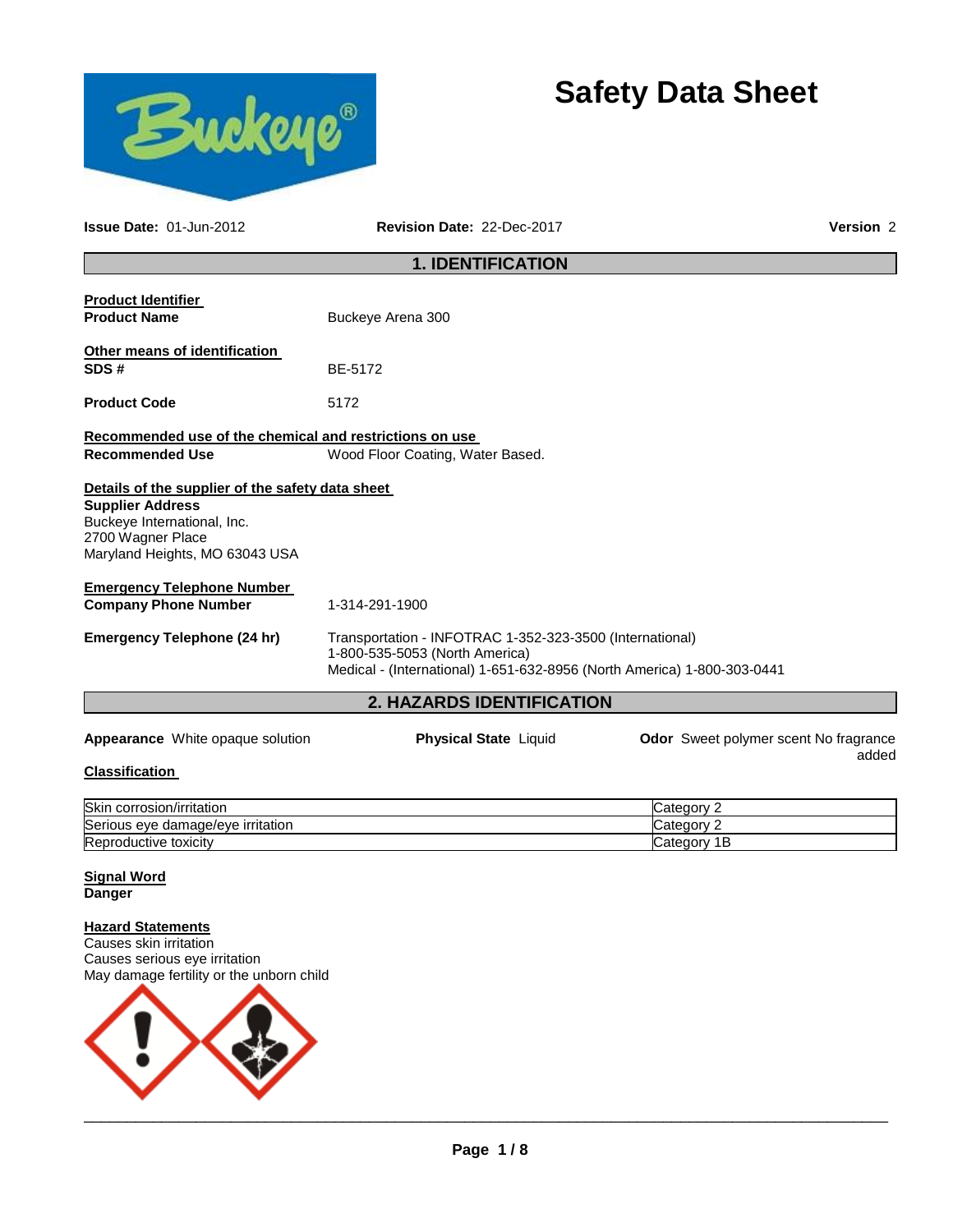# **Precautionary Statements - Prevention**

Obtain special instructions before use Do not handle until all safety precautions have been read and understood Use personal protective equipment as required Wash face, hands and any exposed skin thoroughly after handling

### **Precautionary Statements - Response**

If exposed or concerned: Get medical advice/attention IF IN EYES: Rinse cautiously with water for several minutes. Remove contact lenses, if present and easy to do. Continue rinsing If eye irritation persists: Get medical advice/attention IF ON SKIN: Wash with plenty of soap and water Take off contaminated clothing and wash it before reuse If skin irritation occurs: Get medical advice/attention

\_\_\_\_\_\_\_\_\_\_\_\_\_\_\_\_\_\_\_\_\_\_\_\_\_\_\_\_\_\_\_\_\_\_\_\_\_\_\_\_\_\_\_\_\_\_\_\_\_\_\_\_\_\_\_\_\_\_\_\_\_\_\_\_\_\_\_\_\_\_\_\_\_\_\_\_\_\_\_\_\_\_\_\_\_\_\_\_\_\_\_\_\_

#### **Precautionary Statements - Storage**

Store locked up

### **Precautionary Statements - Disposal**

Dispose of contents/container to an approved waste disposal plant

# **3. COMPOSITION/INFORMATION ON INGREDIENTS**

| <b>Chemical Name</b>      | CAS No         | Weight-%                       |
|---------------------------|----------------|--------------------------------|
| N-methyl-2-pyrrolidone    | $272 - 50 - 4$ | .88.<br>4                      |
| 2-(Dimethylamino) ethanol | 108-01-0       | $\overline{1}$<br>. <u>. .</u> |

\*\*If Chemical Name/CAS No is "proprietary" and/or Weight-% is listed as a range, the specific chemical identity and/or percentage of composition has been withheld as a trade secret.\*\*

# **4. FIRST-AID MEASURES**

#### **First Aid Measures**

| <b>Eye Contact</b>                                                         | IF IN EYES: Rinse cautiously with water for several minutes. Remove contact lenses, if<br>present and easy to do. Continue rinsing. If eye irritation persists: Get medical<br>advice/attention. |  |
|----------------------------------------------------------------------------|--------------------------------------------------------------------------------------------------------------------------------------------------------------------------------------------------|--|
| <b>Skin Contact</b>                                                        | IF ON SKIN: Wash with plenty of soap and water. Take off contaminated clothing and wash<br>it before reuse. If skin irritation persists, call a physician.                                       |  |
| <b>Inhalation</b>                                                          | Remove to fresh air.                                                                                                                                                                             |  |
| Ingestion                                                                  | Drink 2-3 large glasses of water. Do not induce vomiting. Call a physician immediately.<br>Never give anything by mouth to an unconscious person.                                                |  |
| Most important symptoms and effects                                        |                                                                                                                                                                                                  |  |
| <b>Symptoms</b>                                                            | Causes skin irritation. Causes serious eye irritation.                                                                                                                                           |  |
| Indication of any immediate medical attention and special treatment needed |                                                                                                                                                                                                  |  |

**Notes to Physician**  Treat symptomatically.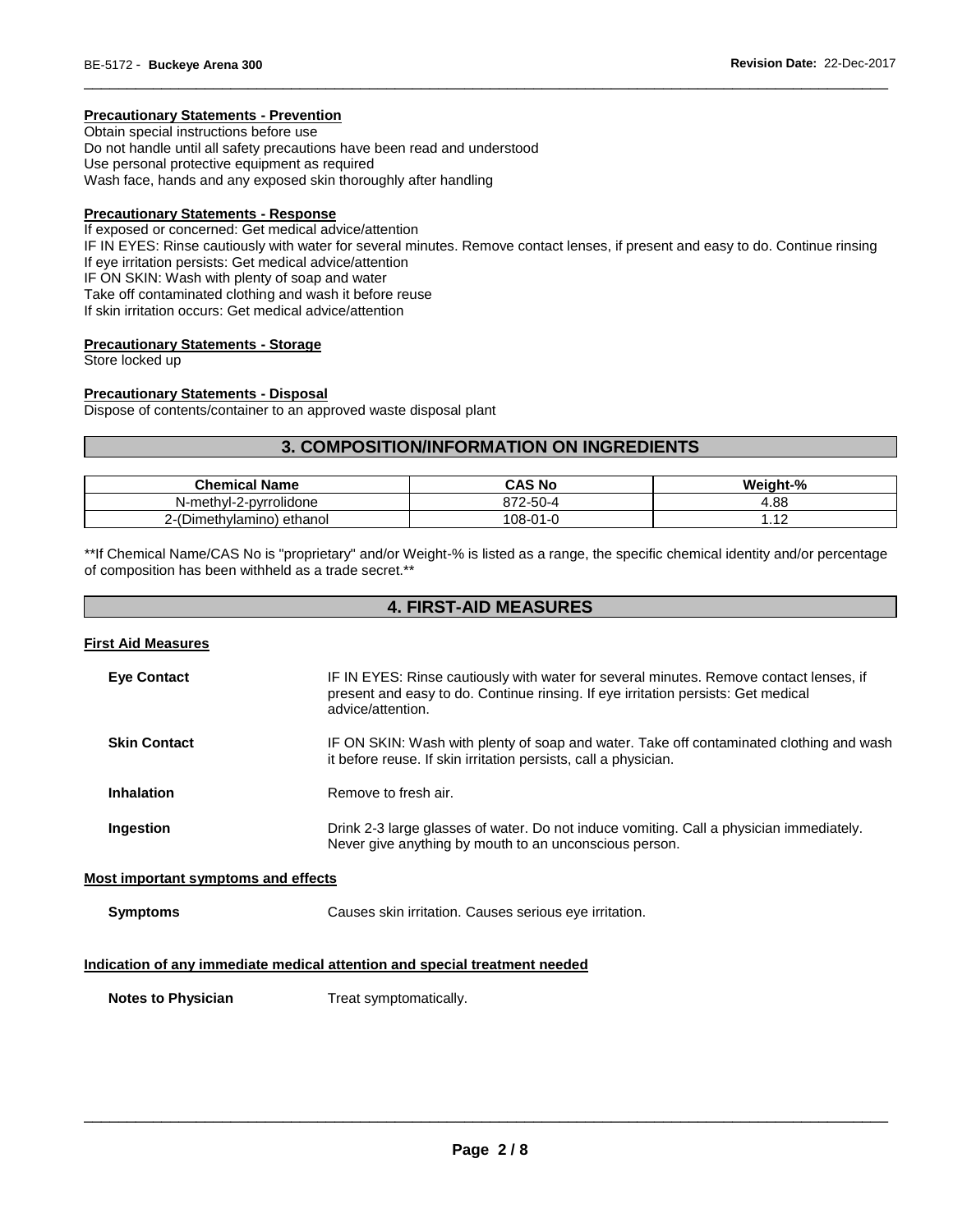# \_\_\_\_\_\_\_\_\_\_\_\_\_\_\_\_\_\_\_\_\_\_\_\_\_\_\_\_\_\_\_\_\_\_\_\_\_\_\_\_\_\_\_\_\_\_\_\_\_\_\_\_\_\_\_\_\_\_\_\_\_\_\_\_\_\_\_\_\_\_\_\_\_\_\_\_\_\_\_\_\_\_\_\_\_\_\_\_\_\_\_\_\_ **5. FIRE-FIGHTING MEASURES**

### **Suitable Extinguishing Media**

Use extinguishing measures that are appropriate to local circumstances and the surrounding environment.

#### **Unsuitable Extinguishing Media** Not determined.

# **Specific Hazards Arising from the Chemical**

Combustion products may be toxic.

**Hazardous Combustion Products** Carbon oxides. Nitrogen oxides (NOx).

### **Protective equipment and precautions for firefighters**

As in any fire, wear self-contained breathing apparatus pressure-demand, MSHA/NIOSH (approved or equivalent) and full protective gear.

# **6. ACCIDENTAL RELEASE MEASURES**

#### **Personal precautions, protective equipment and emergency procedures**

| <b>Personal Precautions</b>      | Use personal protection recommended in Section 8.                                                                                                                   |  |
|----------------------------------|---------------------------------------------------------------------------------------------------------------------------------------------------------------------|--|
| <b>Environmental Precautions</b> | Prevent from entering into soil, ditches, sewers, waterways and/or groundwater. See<br>Section 12, Ecological Information. See Section 13: DISPOSAL CONSIDERATIONS. |  |

## **Methods and material for containment and cleaning up**

| <b>Methods for Containment</b> | Prevent further leakage or spillage if safe to do so.                                                                                                                   |  |
|--------------------------------|-------------------------------------------------------------------------------------------------------------------------------------------------------------------------|--|
| <b>Methods for Clean-Up</b>    | Pick up with mop, wet/dry vac, or absorbent material. Wash area with detergent solution<br>followed by a clear water rinse. Allow floor to dry before allowing traffic. |  |

# **7. HANDLING AND STORAGE**

### **Precautions for safe handling**

**Advice on Safe Handling** Handle in accordance with good industrial hygiene and safety practice. Use personal protection recommended in Section 8. Avoid contact with skin, eyes or clothing. Wash face, hands, and any exposed skin thoroughly after handling. Obtain special instructions before use. Do not handle until all safety precautions have been read and understood. Keep containers closed when not in use.

### **Conditions for safe storage, including any incompatibilities**

| <b>Storage Conditions</b> | Keep container tightly closed and store in a cool, dry and well-ventilated place. Store locked<br>up. Keep from freezing. Do not store above 110°F. |
|---------------------------|-----------------------------------------------------------------------------------------------------------------------------------------------------|
| Incompatible Materials    | Acids. Strong alkalis. Heavy metal salts.                                                                                                           |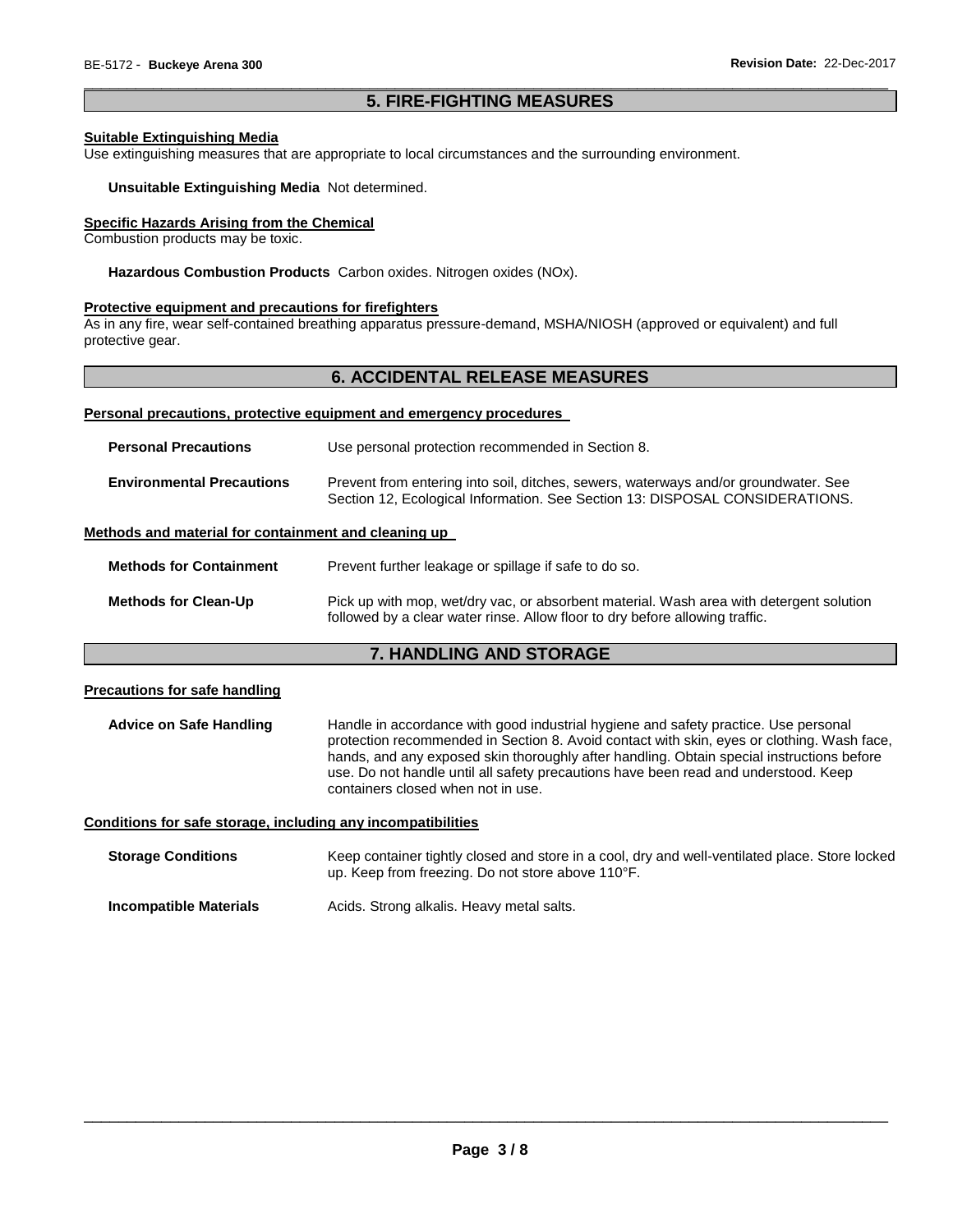# \_\_\_\_\_\_\_\_\_\_\_\_\_\_\_\_\_\_\_\_\_\_\_\_\_\_\_\_\_\_\_\_\_\_\_\_\_\_\_\_\_\_\_\_\_\_\_\_\_\_\_\_\_\_\_\_\_\_\_\_\_\_\_\_\_\_\_\_\_\_\_\_\_\_\_\_\_\_\_\_\_\_\_\_\_\_\_\_\_\_\_\_\_ **8. EXPOSURE CONTROLS/PERSONAL PROTECTION**

### **Exposure Guidelines**

| <b>Chemical Name</b>                | <b>ACGIH TLV</b> | <b>OSHA PEL</b>                      | <b>NIOSH IDLH</b>          |
|-------------------------------------|------------------|--------------------------------------|----------------------------|
| Dipropylene Glycol Monomethyl Ether | STEL: 150 ppm    | TWA: 100 ppm                         | IDLH: 600 ppm              |
| (DPM)                               | TWA: 100 ppm     | TWA: 600 mg/m <sup>3</sup>           | TWA: 100 ppm               |
| 34590-94-8                          | $^{\circ}$       | (vacated) TWA: 100 ppm               | TWA: 600 mg/m <sup>3</sup> |
|                                     |                  | (vacated) TWA: $600 \text{ mg/m}^3$  | STEL: 150 ppm              |
|                                     |                  | (vacated) STEL: 150 ppm              | STEL: $900 \text{ mg/m}^3$ |
|                                     |                  | (vacated) STEL: $900 \text{ mg/m}^3$ |                            |
|                                     |                  | (vacated) S*                         |                            |
|                                     |                  | c*                                   |                            |

# **Appropriate engineering controls**

| <b>Engineering Controls</b>     | Ensure adequate ventilation, especially in confined areas. Eyewash stations. Showers.                 |  |
|---------------------------------|-------------------------------------------------------------------------------------------------------|--|
|                                 | Individual protection measures, such as personal protective equipment                                 |  |
| <b>Eye/Face Protection</b>      | Splash goggles or safety glasses.                                                                     |  |
| <b>Skin and Body Protection</b> | Rubber gloves.                                                                                        |  |
| <b>Respiratory Protection</b>   | No protection is ordinarily required under normal conditions of use and with adequate<br>ventilation. |  |

**General Hygiene Considerations** Handle in accordance with good industrial hygiene and safety practice.

# **9. PHYSICAL AND CHEMICAL PROPERTIES**

| Information on basic physical and chemical properties |                                  |                       |                                            |
|-------------------------------------------------------|----------------------------------|-----------------------|--------------------------------------------|
| <b>Physical State</b>                                 | Liquid                           |                       |                                            |
| Appearance                                            | White opaque solution            | Odor                  | Sweet polymer scent No.<br>fragrance added |
| Color                                                 | White                            | <b>Odor Threshold</b> | Not determined                             |
| <b>Property</b>                                       | <b>Values</b>                    | Remarks • Method      |                                            |
| рH                                                    | 7.5 - 7.9 (concentrated and RTU) |                       |                                            |
| <b>Melting Point/Freezing Point</b>                   | Not determined                   |                       |                                            |
| <b>Boiling Point/Boiling Range</b>                    | 100 °C / 212 °F                  |                       |                                            |
| <b>Flash Point</b>                                    | None                             |                       |                                            |
| <b>Evaporation Rate</b>                               | 1.0                              | (Water = $1$ )        |                                            |
| <b>Flammability (Solid, Gas)</b>                      | Liquid-Not applicable            |                       |                                            |
| <b>Upper Flammability Limits</b>                      | Not applicable                   |                       |                                            |
| <b>Lower Flammability Limit</b>                       | Not applicable                   |                       |                                            |
| <b>Vapor Pressure</b>                                 | Not determined                   |                       |                                            |
| <b>Vapor Density</b>                                  | Not determined                   |                       |                                            |
| <b>Specific Gravity</b>                               | 1.02                             |                       |                                            |
| <b>Water Solubility</b>                               | Miscible in water                |                       |                                            |
| Solubility in other solvents                          | Not determined                   |                       |                                            |
| <b>Partition Coefficient</b>                          | Not determined                   |                       |                                            |
| <b>Auto-ignition Temperature</b>                      | Not determined                   |                       |                                            |
| <b>Decomposition Temperature</b>                      | Not determined                   |                       |                                            |
| <b>Kinematic Viscosity</b>                            | Not determined                   |                       |                                            |
| <b>Dynamic Viscosity</b>                              | Not determined                   |                       |                                            |
| <b>Explosive Properties</b>                           | Not determined                   |                       |                                            |
| <b>Oxidizing Properties</b>                           | Not determined                   |                       |                                            |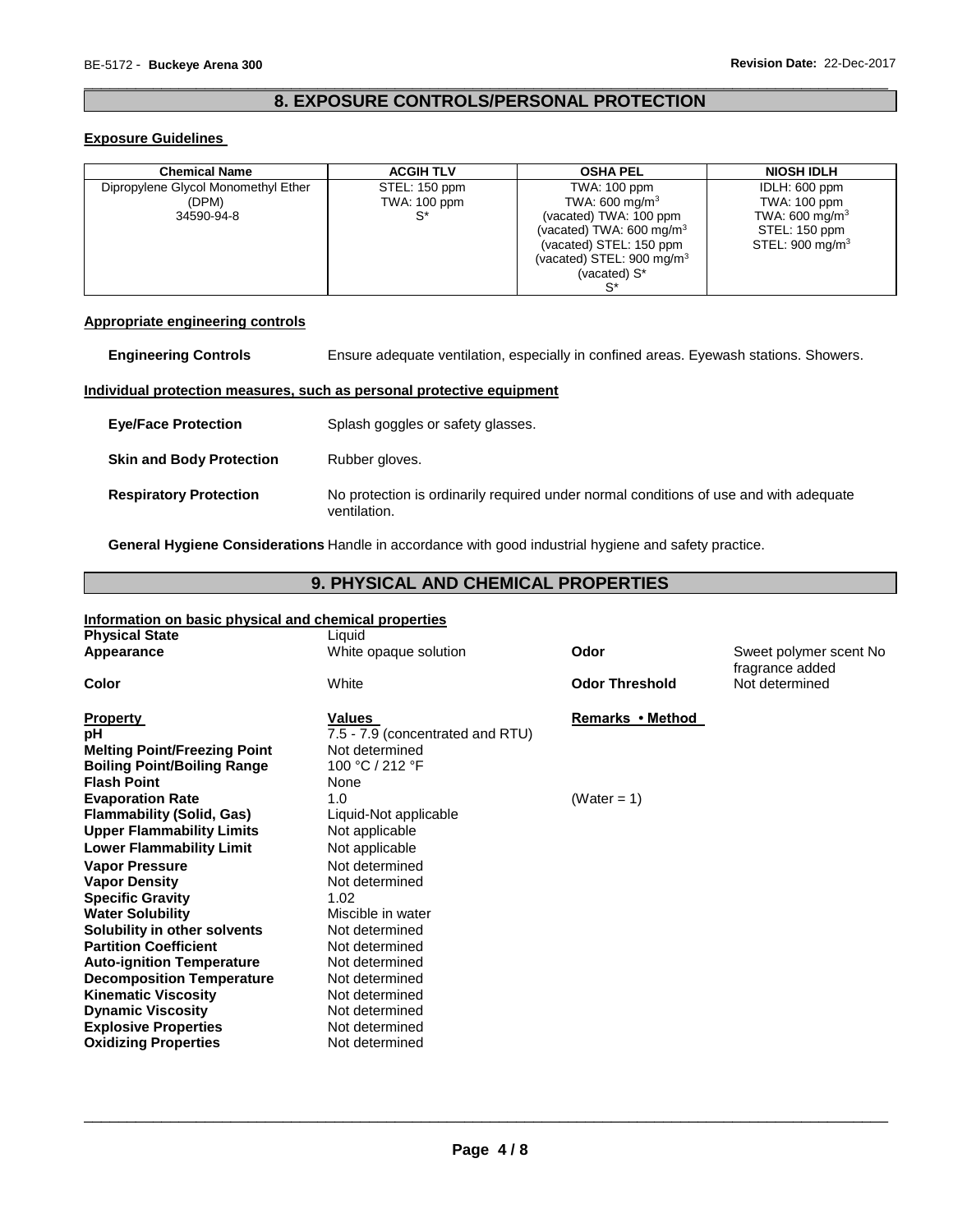# \_\_\_\_\_\_\_\_\_\_\_\_\_\_\_\_\_\_\_\_\_\_\_\_\_\_\_\_\_\_\_\_\_\_\_\_\_\_\_\_\_\_\_\_\_\_\_\_\_\_\_\_\_\_\_\_\_\_\_\_\_\_\_\_\_\_\_\_\_\_\_\_\_\_\_\_\_\_\_\_\_\_\_\_\_\_\_\_\_\_\_\_\_ **10. STABILITY AND REACTIVITY**

### **Reactivity**

Not reactive under normal conditions.

#### **Chemical Stability**

Stable under recommended storage conditions.

#### **Possibility of Hazardous Reactions**

None under normal processing.

#### **Hazardous Polymerization** Hazardous polymerization does not occur.

#### **Conditions to Avoid**

Keep separated from incompatible substances. Keep out of reach of children.

#### **Incompatible Materials**

Acids. Strong alkalis. Heavy metal salts.

#### **Hazardous Decomposition Products**

Carbon oxides. Nitrogen oxides (NOx).

# **11. TOXICOLOGICAL INFORMATION**

# **Information on likely routes of exposure**

**Product Information** 

| <b>Eve Contact</b>  | Causes serious eye irritation.   |
|---------------------|----------------------------------|
| <b>Skin Contact</b> | Causes skin irritation.          |
| <b>Inhalation</b>   | Avoid breathing vapors or mists. |
| Ingestion           | Do not ingest.                   |

### **Component Information**

| <b>Chemical Name</b>                                       | Oral LD50            | <b>Dermal LD50</b>         | <b>Inhalation LC50</b>                        |
|------------------------------------------------------------|----------------------|----------------------------|-----------------------------------------------|
| N-methyl-2-pyrrolidone<br>872-50-4                         | $= 3598$ mg/kg (Rat) | $= 8$ g/kg (Rabbit)        | $= 3.1$ mg/L (Rat) 4 h                        |
| 2-(Dimethylamino) ethanol<br>108-01-0                      | $= 1803$ mg/kg (Rat) | $= 1370 \mu L/kg$ (Rabbit) | $= 6.1$ mg/L (Rat) 4 h = 1641 ppm<br>(Rat)4 h |
| Dipropylene Glycol Monomethyl<br>Ether (DPM)<br>34590-94-8 | $= 5230$ mg/kg (Rat) | $= 9500$ mg/kg (Rabbit)    | -                                             |

#### **Information on physical, chemical and toxicological effects**

**Symptoms** Please see section 4 of this SDS for symptoms.

#### **Delayed and immediate effects as well as chronic effects from short and long-term exposure**

| Carcinogenicity                                         | This product does not contain any carcinogens or potential carcinogens as listed by OSHA,<br>IARC or NTP. |
|---------------------------------------------------------|-----------------------------------------------------------------------------------------------------------|
| <b>Reproductive toxicity</b>                            | May damage fertility or the unborn child.                                                                 |
| <b>Numerical measures of toxicity</b><br>Not determined |                                                                                                           |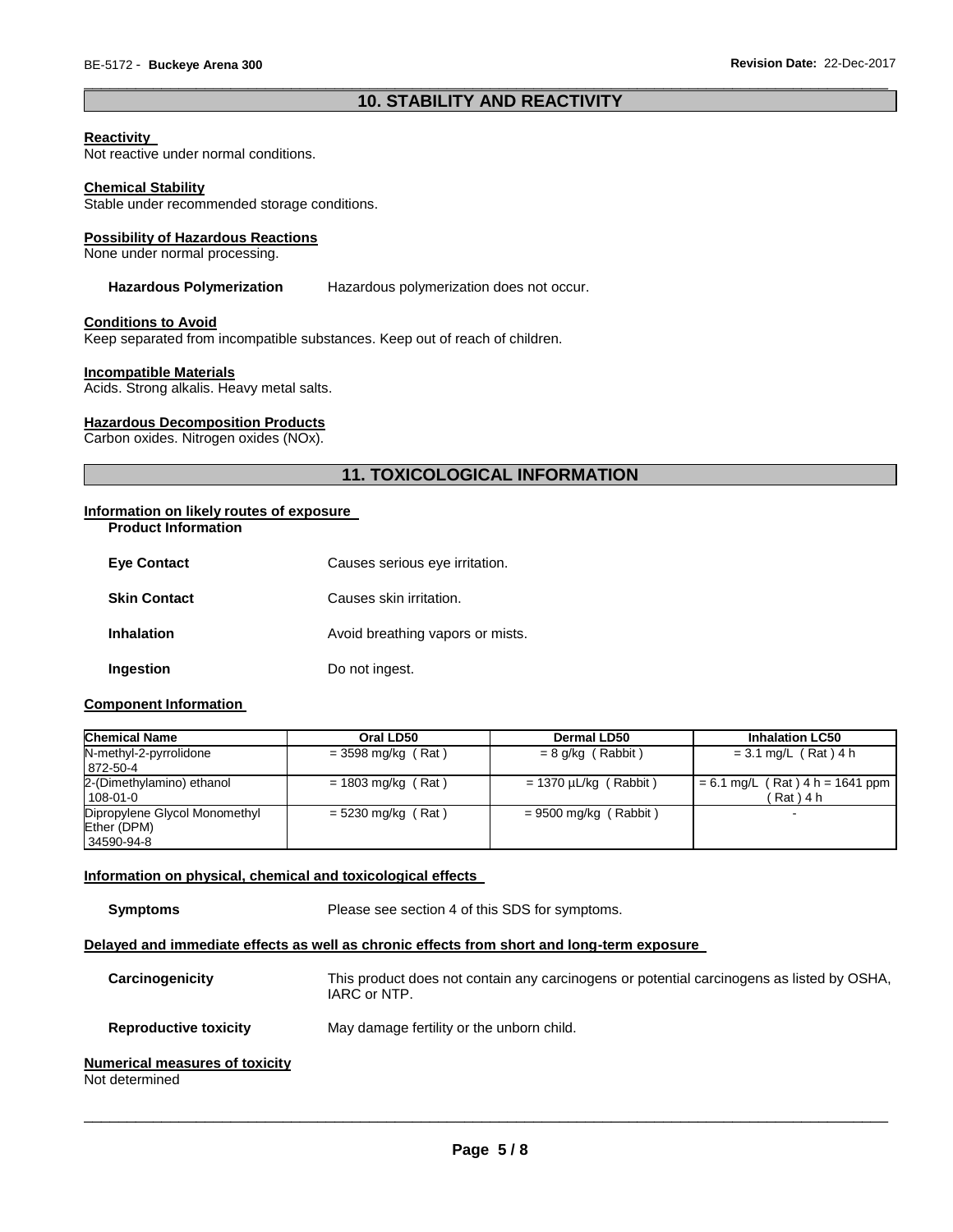# \_\_\_\_\_\_\_\_\_\_\_\_\_\_\_\_\_\_\_\_\_\_\_\_\_\_\_\_\_\_\_\_\_\_\_\_\_\_\_\_\_\_\_\_\_\_\_\_\_\_\_\_\_\_\_\_\_\_\_\_\_\_\_\_\_\_\_\_\_\_\_\_\_\_\_\_\_\_\_\_\_\_\_\_\_\_\_\_\_\_\_\_\_ **12. ECOLOGICAL INFORMATION**

## **Ecotoxicity**

The product is not classified as environmentally hazardous. However, this does not exclude the possibility that large or frequent spills can have a harmful or damaging effect on the environment.

# **Component Information**

| <b>Chemical Name</b>      | Algae/aquatic plants  | <b>Fish</b>                     | Toxicity to<br>microorganisms | Crustacea                 |
|---------------------------|-----------------------|---------------------------------|-------------------------------|---------------------------|
| N-methyl-2-pyrrolidone    | 500: 72 h Desmodesmus | 832: 96 h Lepomis               |                               | 4897: 48 h Daphnia magna  |
| 872-50-4                  | subspicatus mg/L EC50 | macrochirus mg/L LC50           |                               | mg/L EC50                 |
|                           |                       | static 1072: 96 h Pimephales    |                               |                           |
|                           |                       | promelas mg/L LC50 static       |                               |                           |
|                           |                       | 1400: 96 h Poecilia reticulatal |                               |                           |
|                           |                       | mg/L LC50 static                |                               |                           |
| 2-(Dimethylamino) ethanol | 35: 72 h Desmodesmus  | 81: 96 h Pimephales             |                               | 98.77: 48 h Daphnia magna |
| $108 - 01 - 0$            | subspicatus mg/L EC50 | promelas mg/L LC50 static       |                               | mg/L EC50                 |
| Dipropylene Glycol        |                       | 10000: 96 h Pimephales          |                               | 1919: 48 h Daphnia magna  |
| Monomethyl Ether (DPM)    |                       | promelas mg/L LC50 static       |                               | mg/L LC50                 |
| 34590-94-8                |                       |                                 |                               |                           |

# **Persistence/Degradability**

Not determined.

# **Bioaccumulation**

Not determined.

# **Mobility**

| <b>Chemical Name</b>                        | <b>Partition Coefficient</b> |
|---------------------------------------------|------------------------------|
| N-methyl-2-pyrrolidone<br>872-50-4          | $-0.46$                      |
| 2-(Dimethylamino) ethanol<br>$108 - 01 - 0$ | $-0.55$                      |

## **Other Adverse Effects**

Not determined

# **13. DISPOSAL CONSIDERATIONS**

### **Waste Treatment Methods**

| <b>Disposal of Wastes</b>     | Disposal should be in accordance with applicable regional, national and local laws and<br>regulations.                         |
|-------------------------------|--------------------------------------------------------------------------------------------------------------------------------|
| <b>Contaminated Packaging</b> | Disposal should be in accordance with applicable regional, national and local laws and<br>regulations.                         |
|                               | <b>14. TRANSPORT INFORMATION</b>                                                                                               |
| <b>Note</b>                   | Please see current shipping paper for most up to date shipping information, including<br>exemptions and special circumstances. |
| <u>DOT</u>                    | Not regulated                                                                                                                  |
| <b>ATA</b>                    | Not regulated                                                                                                                  |
| <b>IMDG</b>                   | Not regulated                                                                                                                  |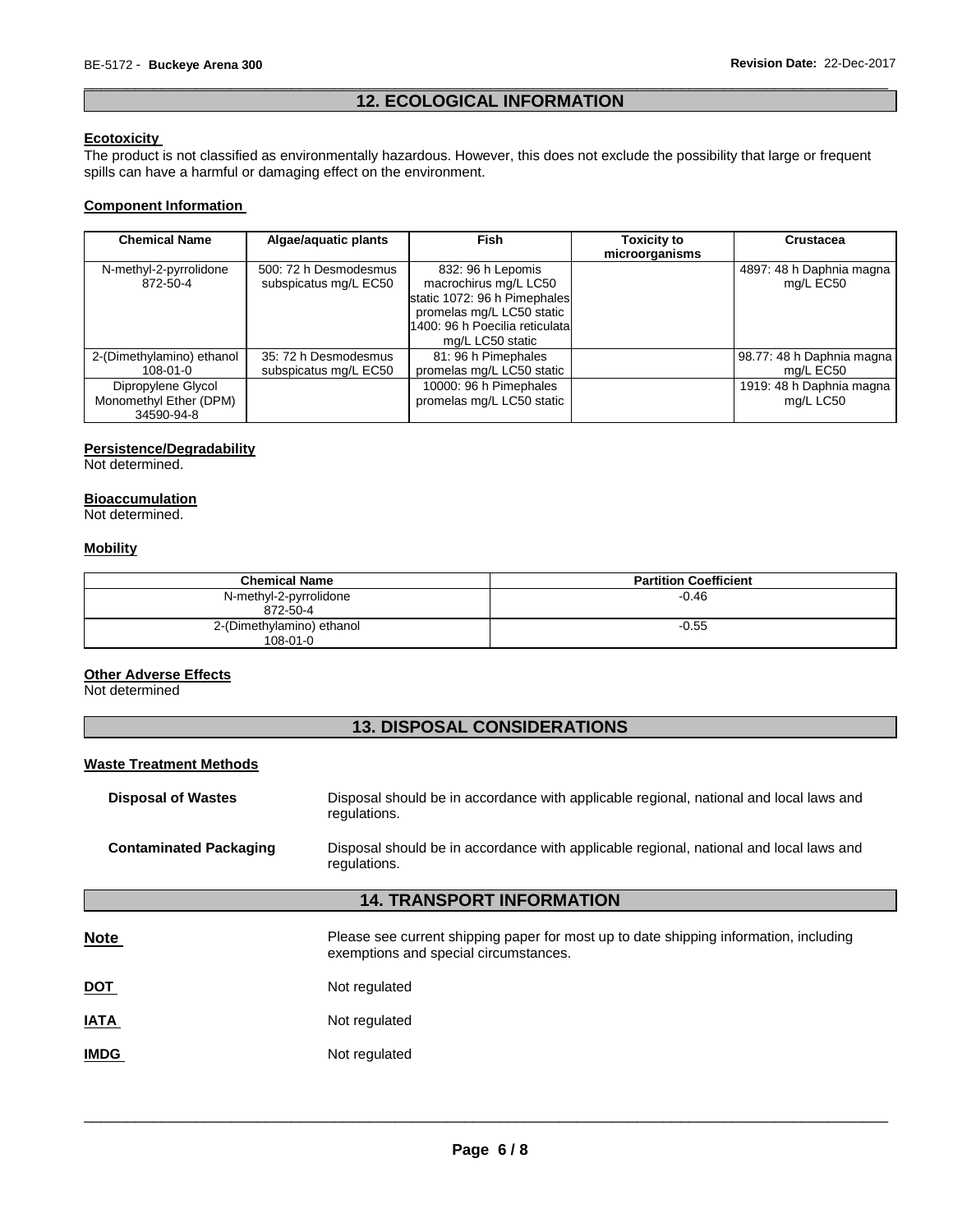# \_\_\_\_\_\_\_\_\_\_\_\_\_\_\_\_\_\_\_\_\_\_\_\_\_\_\_\_\_\_\_\_\_\_\_\_\_\_\_\_\_\_\_\_\_\_\_\_\_\_\_\_\_\_\_\_\_\_\_\_\_\_\_\_\_\_\_\_\_\_\_\_\_\_\_\_\_\_\_\_\_\_\_\_\_\_\_\_\_\_\_\_\_ **15. REGULATORY INFORMATION**

#### **International Inventories**

| <b>Chemical Name</b>      | <b>TSCA</b> | DSL | <b>NDSL</b> | <b>EINECS</b> | <b>ELINCS</b> | ENCS    | <b>IECSC</b> | <b>KECL</b> | <b>PICCS</b> | <b>AICS</b> |
|---------------------------|-------------|-----|-------------|---------------|---------------|---------|--------------|-------------|--------------|-------------|
| N-methyl-2-pyrrolidone    | Present     |     |             | Present       |               | Present |              | Present     |              |             |
| 2-(Dimethylamino) ethanol | Present     |     |             | Present       |               | Present |              | Present     |              |             |

#### **Legend:**

*TSCA - United States Toxic Substances Control Act Section 8(b) Inventory* 

*DSL/NDSL - Canadian Domestic Substances List/Non-Domestic Substances List* 

*EINECS/ELINCS - European Inventory of Existing Chemical Substances/European List of Notified Chemical Substances* 

*ENCS - Japan Existing and New Chemical Substances* 

*IECSC - China Inventory of Existing Chemical Substances* 

*KECL - Korean Existing and Evaluated Chemical Substances* 

*PICCS - Philippines Inventory of Chemicals and Chemical Substances* 

*AICS - Australian Inventory of Chemical Substances* 

### **US Federal Regulations**

# **CERCLA**

This material, as supplied, does not contain any substances regulated as hazardous substances under the Comprehensive Environmental Response Compensation and Liability Act (CERCLA) (40 CFR 302) or the Superfund Amendments and Reauthorization Act (SARA) (40 CFR 355).

# **SARA 313**

| <b>Chemical Name</b>                                   | CAS No     | Weight-% | <b>SARA 313 - Threshold</b><br>Values % |
|--------------------------------------------------------|------------|----------|-----------------------------------------|
| N-methyl-2-pyrrolidone - 872-50-4                      | 872-50-4   | 4.88     |                                         |
| Dipropylene Glycol Monomethyl Ether (DPM) - 34590-94-8 | 34590-94-8 |          |                                         |

### **CWA (Clean Water Act)**

This product does not contain any substances regulated as pollutants pursuant to the Clean Water Act (40 CFR 122.21 and 40 CFR 122.42)

# **US State Regulations**

### **California Proposition 65**

This product contains the following Proposition 65 chemicals.

| hemical Name. ت                                  | - 126<br>- -<br>----<br>'onositior<br>- Califo.<br>ornia<br>ິບປ |  |  |
|--------------------------------------------------|-----------------------------------------------------------------|--|--|
| 4-20-2، ن<br>*rolidone<br>2-nvr<br>methvl-<br>Nŀ | velopmenta.<br>. Jevr                                           |  |  |

# **U.S. State Right-to-Know Regulations**

| <b>Chemical Name</b>                                       | New Jersey | <b>Massachusetts</b> | Pennsylvania |
|------------------------------------------------------------|------------|----------------------|--------------|
| N-methyl-2-pyrrolidone<br>872-50-4                         |            |                      |              |
| 2-(Dimethylamino) ethanol<br>$108 - 01 - 0$                |            |                      |              |
| Dipropylene Glycol Monomethyl<br>Ether (DPM)<br>34590-94-8 |            |                      |              |